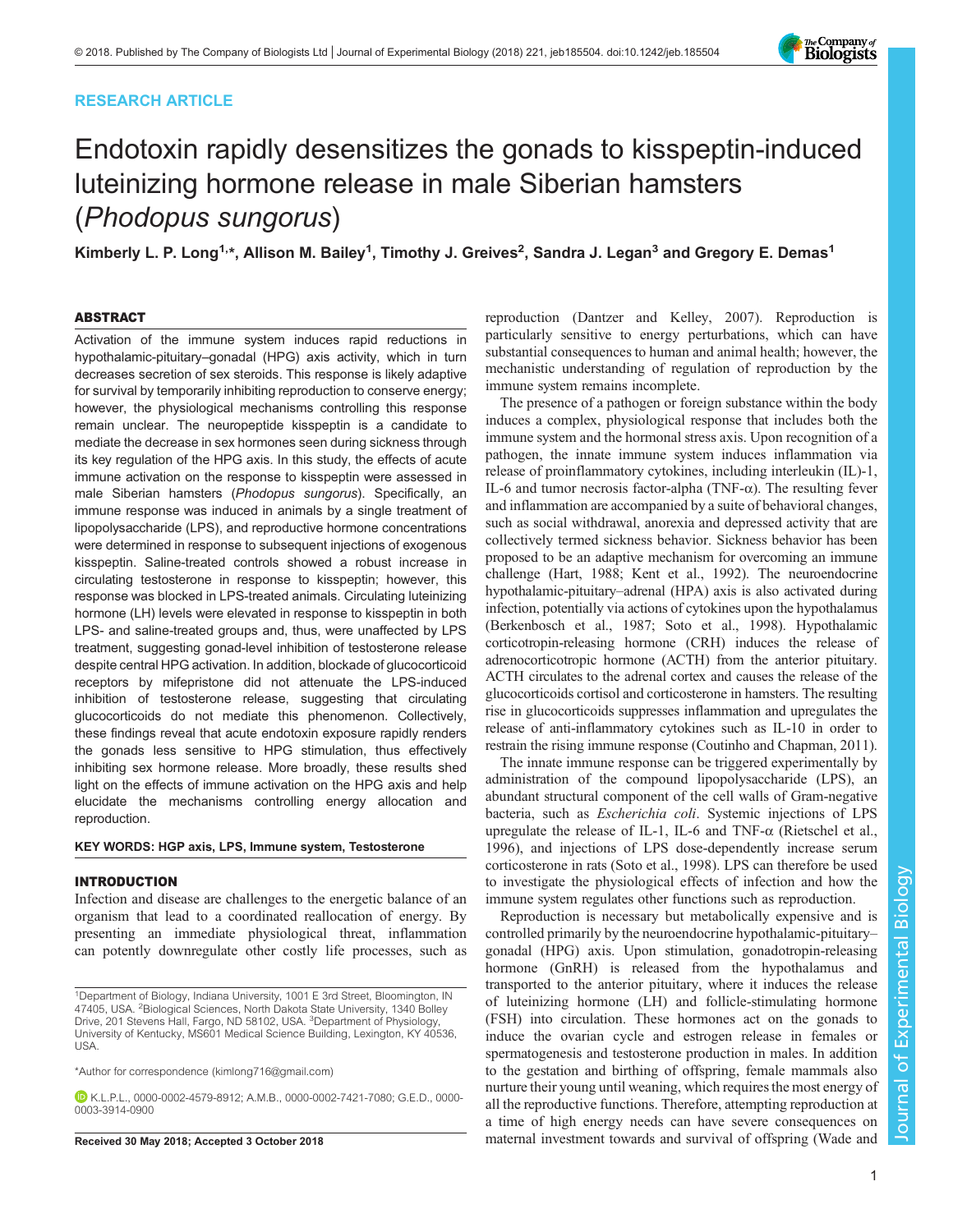[Schneider, 1992\)](#page-8-0). It is no surprise then that the HPG axis is highly sensitive to food shortage, psychological stress and infection. However, the exact mechanism of physiological communication between the reproductive and immune systems is not understood. Evidence from animal models points to a central action of the immune system on the HPG axis. Injection of cytokines decreases plasma levels of LH, and LPS inhibits normal preovulatory LH surges in rats, potentially due to decreased activity of GnRH neurons in the hypothalamus ([Rivier and Vale, 1990; He et al., 2003\)](#page-8-0).

Although the mechanisms of these effects of immune activation on reproduction remain unclear, the neuropeptide kisspeptin offers a possible route of communication between the periphery and the reproductive neuroendocrine axis. Kisspeptin is a hypothalamic neuropeptide that, when injected centrally or peripherally, potently stimulates the release of LH and, to a lesser extent, FSH across vertebrate species [\(Oakley et al., 2009\)](#page-8-0). Neurons releasing kisspeptin are found in the arcuate nucleus (ARC) and the anteroventral periventricular nucleus (AVPV) of the hypothalamus and project to GnRH neurons ([Gottsch et al., 2004](#page-8-0)). Although expression of the receptor for kisspeptin (GPR54) has been reported in the hypothalamus, pituitary gland and testes, pretreating animals with GnRH receptor antagonists eliminates the LH, FSH and testosterone responses to kisspeptin ([Irfan et al., 2014](#page-8-0); [Mason et al.,](#page-8-0) [2007](#page-8-0); [Mei et al., 2013\)](#page-8-0). In addition, neither cultured Leydig cells nor seminiferous tubule explants respond to kisspeptin, suggesting that kisspeptin cannot induce testosterone release directly from the testis ([Mei et al., 2013](#page-8-0)). These findings reveal that kisspeptin primarily acts to stimulate GnRH release from the hypothalamus. Kisspeptin neurons express receptors for sex steroids ([Smith et al.,](#page-8-0) [2005a](#page-8-0),[b](#page-8-0)) and thus can mediate the feedback actions of gonadal steroids. These neurons are also regulated by numerous environmental conditions, such as nutritional state, ambient conditions (such as photoperiod) and social environment [\(Kriegsfeld, 2006](#page-8-0)). By integrating signals from the periphery to modify GnRH release, this neuronal population may act as the gateway to HPG axis activity. Cytokines and/or glucocorticoids may decrease HPG axis activity by inhibiting kisspeptin or the response to kisspeptin during times of immune or metabolic challenge. In support of this possibility, neonatal exposure to LPS can delay puberty and down-regulate medial preoptic area (mPOA) kisspeptin mRNA expression in pre-pubertal female rats [\(Knox et al., 2009](#page-8-0)). Furthermore, mPOA and ARC expression of Kiss1 mRNA is reduced in response to intravenous (i.v.) injection of LPS in female rats ([Kinsey-Jones et al., 2009](#page-8-0)). Three daily intraperitoneal (i.p.) injections of LPS in male rats decreased both the number of kisspeptin-immunoreactive cells in the ARC and the response of the HPG axis to intracerebroventricular (i.c.v.) kisspeptin ([Castellano et al., 2010\)](#page-8-0).

These studies of the effects of experimentally induced sickness on kisspeptin expression have focused on chronic administration of LPS. However, the immune response to LPS is rapid, with detectable amounts of cytokines appearing within 30 min of injection [\(Quan et al., 1998](#page-8-0)). In addition, LPS can lead to decreases in gonadal steroids within hours of injection [\(Allen et al., 2004\)](#page-7-0). Investigation of the immediate effects of experimental sickness can contribute to the determination of factors that suppress HPG function and to the identification of potential candidates for the mitigation of these effects. A previous study has shown that a single dose of LPS in ovariectomized female rats can suppress serum LH within 2 h of injection and that simultaneous administration of kisspeptin can restore serum LH [\(Iwasa et al., 2008](#page-8-0)). However, whether kisspeptin can ameliorate the rapid effects of LPS on

downstream gonadal dysfunction in males remains to be determined.

In this study, we investigated the rapid effects of an acute immune challenge on the HPG axis response to exogenous kisspeptin in male Siberian hamsters (*Phodopus sungorus*) and attempted to determine whether glucocorticoids constitute part of the mechanism mediating these effects. Siberian hamsters have evolved robust physiological responses to environmental perturbations as a result of inhabiting areas of the world with extreme seasonal variation, making them an ideal model in which to study the energetic trade-offs between disease, nutrition and reproduction. In the first experiment, we induced an immune response via a single, peripheral injection of LPS. After 90 min, we assessed reproductive hormone levels in response to a peripheral injection of kisspeptin. Peripherally injected kisspeptin may act on GnRH neuronal terminals that extend outside the blood– brain barrier in the median eminence and has been shown to induce a dose-dependent increase in LH and testosterone within 30 min of injection [\(Aparicio, 2005](#page-7-0); [Greives et al., 2011](#page-8-0)). Therefore, if endotoxin suppresses acute activation of the HPG axis, we expected to see a decrease in responsiveness to kisspeptin, shown by a decrease in the typical kisspeptin-induced rises in LH and testosterone. Following the results of the first experiment, we sought to test the hypothesis that glucocorticoids mediate the effects of LPS on the HPG axis. To do this, we blocked glucocorticoid receptors (GRs) using the GR antagonist RU-486, or mifepristone. We predicted that if glucocorticoids mediate the effects of LPS on the HPG axis, blockade of GRs would allow a kisspeptin-induced increase in testosterone despite an immune challenge via LPS.

# MATERIALS AND METHODS Animals and housing

Adult (>60 days of age) male Siberian hamsters, Phodopus sungorus (Pallas 1773), were obtained from the breeding colony at Indiana University. Breeding pairs and pre-weaned offspring were housed together in large polypropylene cages (45×23×15 cm) until weaning at 18 days of age. Post-weaning, hamsters were group-housed with same-sex individuals in smaller polypropylene cages  $(27.8\times17.5\times13$  cm) until 2 weeks prior to the experiment, when animals were individually housed in polypropylene cages of the same size. Body mass of each animal was recorded 1 week after individual housing. Animals were maintained on a 16 h:8 h (light: dark; lights on at 02:00 h) photoperiod, 20±2°C temperature and  $50\pm10\%$  humidity. All animals were given access to food (Purina rat chow, St Louis, MO, USA) and water ad libitum throughout the study. All experimental procedures followed NIH guidelines and were in accordance with the Bloomington Institutional Animal Care and Use Committee (BIACUC).

# Experiment 1: effects of LPS on kisspeptin-induced HPG activation

In order to test the hypothesis that acute immune system activation attenuates reproductive functioning, we examined the effects of endotoxin administration on kisspeptin-induced HPG axis activity [\(Fig. 1A](#page-2-0)). A blood sample was obtained prior to the day of experiments as described below for baseline determination of serum LH, testosterone and cortisol concentration. Thirty-eight adult male hamsters were randomly assigned to one of two treatment groups: i.p. injection with 10 µg LPS per animal (LPS from Salmonella enterica serotype typhimurium, Sigma-Aldrich, St Louis, MO, USA;  $n=20$ ) or 0.9% saline vehicle (control;  $n=18$ ). This dose of LPS was based upon a previous study from our lab demonstrating that a dose of 2.5 µg per animal was sufficient to cause a roughly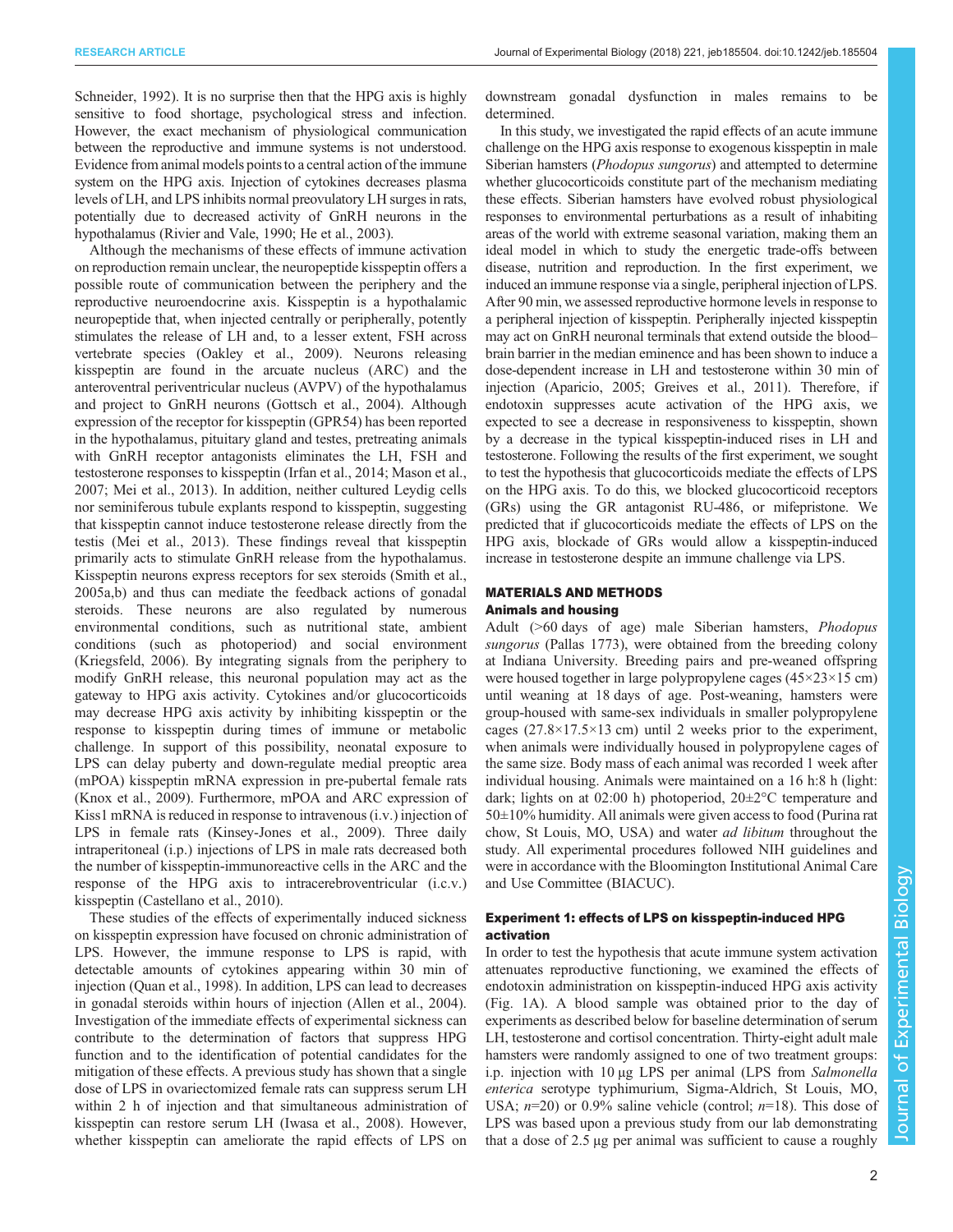<span id="page-2-0"></span>

Fig. 1. Experimental design. (A) Experiment 1 – animals were first injected with lipopolysaccharide (LPS) (or saline as the control) to induce an immune response and then returned to the home cage. After 90 min, animals were injected with kisspeptin [or phosphate-buffered saline (PBS) vehicle]. Blood samples were collected 30 min after kisspeptin injection. (B) Experiment 2 – animals were injected with mifepristone (RU-486) or oil control in order to block glucocorticoid receptors. After 60 min, animals were injected with LPS (or saline), followed by kisspeptin (or PBS) and blood sampling, similar to experiment 1.

50% reduction in pregnancy success rate in female Siberian hamsters ([French et al., 2013](#page-8-0)). Given that a commonly used higher dose of 25 µg per animal can sometimes induce sepsis in the hamster, our moderate dose of 10 µg per animal is high enough to induce an immune response and disrupt the HPG axis while reducing the likelihood of septic shock, which could act as a confounding variable in our experiment. Animals in each group (LPS or control) were then randomly assigned to receive i.p. injections of either 10 μmol l−<sup>1</sup> kisspeptin-10 [KiSS-1 (112-121)/ metastin (45-54) (human); Phoenix Pharmaceuticals, Inc., Burlingame, CA, USA] or 0.1 mol l<sup>-1</sup> phosphate-buffered saline (PBS) vehicle 90 min after LPS or vehicle injections. We previously demonstrated that this dose induces a robust increase in circulating LH in male Siberian hamsters [\(Greives et al., 2011](#page-8-0)). The combinations of LPS and kisspeptin treatments created four distinct groups: saline+PBS  $(n=9)$ , saline+kisspeptin  $(n=9)$ , LPS +PBS  $(n=10)$  and LPS+kisspeptin  $(n=10)$ . Thirty minutes after kisspeptin administration, a terminal blood sample was obtained. The time points in this study were chosen to target the acute peak of the LPS response in the Siberian hamster. Fever responses are evident by 2 h after injection with LPS ([Bilbo et al., 2002](#page-8-0)), and kisspeptin has been shown to induce robust increases in LH and testosterone 30 min after injection [\(Greives et al., 2011\)](#page-8-0). All procedures were carried out in the morning (6 h after lights on). To assess the physiological response to LPS, body temperature was obtained via rectal probe and was recorded once prior to initial injection and again before the terminal blood sampling.

#### Experiment 2: role of GRs in LPS-induced blockade of HPG

In order to test the hypothesis that LPS-induced blockade of HPG activity is mediated by the HPA axis and downstream release of glucocorticoids, we replicated experiment 1 with the addition of a GR antagonist, mifepristone (Fig. 1B). Sixty-four male Siberian hamsters were randomly assigned to receive i.p. injection of either 0.5 mg mifepristone (RU-486; Sigma-Aldrich) suspended in 0.3 ml sesame oil or oil vehicle (control). This dose (∼11 mg kg<sup>-1</sup>) was chosen based on work performed in Syrian hamsters and prairie voles in which doses ranging from 4 to 40 mg kg<sup>-1</sup> could affect behavior and cortisol-dependent transcriptional activity without affecting HPA axis negative feedback [\(Wommack and Delville,](#page-8-0) [2007](#page-8-0); [Curtis and Wang, 2005](#page-8-0); [Jimenez et al., 1999\)](#page-8-0).

One hour after mifepristone pre-treatment, animals received either 10 μg LPS or saline vehicle, followed 90 min later by either 10 μmol l−<sup>1</sup> kisspeptin or PBS vehicle, as described previously. This timeline was modeled on work conducted in male Syrian hamsters in which injection of mifepristone 1 h before injection of cortisol blocked the glucocorticoid-induced acceleration of the development of agonistic behavior [\(Wommack and Delville, 2007\)](#page-8-0). Body temperature was not recorded in this experiment in order to minimize animal handling and disturbance. Treatment and control injections yielded eight distinct experimental groups: oil+saline+ PBS  $(n=11)$ , oil+saline+kisspeptin  $(n=12)$ , oil+LPS+PBS  $(n=12)$ , oil+LPS+kisspeptin  $(n=12)$ , mifepristone+saline+PBS  $(n=10)$ , mifepristone+saline+kisspeptin (n=10), mifepristone+LPS+PBS  $(n=10)$  and mifepristone+LPS+kisspeptin  $(n=9)$ . Blood samples were obtained as in experiment 1.

## Blood sampling

Blood samples from all animals were collected 1 day prior to experimental procedures, within 1 h of when post-treatment samples would be collected, in order to assess baseline circulating hormone levels. Thirty minutes after kisspeptin or PBS injection, the posttreatment blood sample was taken. Animals were anesthetized with isoflurane, and samples collected via the retro-orbital sinus. Samples were allowed to clot at room temperature for 1 h before clots were removed. Samples were then centrifuged at  $4^{\circ}$ C for 30 min at 5000 g. Serum aliquots were separated and stored at −20°C until assayed for testosterone, LH and cortisol.

## Hormone assays

Serum testosterone concentrations were measured via a commercial enzyme immunoassay (EIA) kit (Testosterone ELISA Kit ADI-900- 065, Enzo Life Sciences, Plymouth Meeting, PA, USA). Serum samples were diluted for measurement on the linear phase of the standard curve and run in duplicate for each sample. The sensitivity of the assay was 7.81 pg ml<sup>-1</sup>, determined as the lowest concentration of standard. The intra-assay coefficient of variation (CV) was <10.8% and the inter-assay CV was 9.3%. The antiserum used in the assay was highly specific for testosterone, with low cross-reactivity with other hormones.

Serum LH concentrations were determined via a radioimmunoassay (RIA) described previously ([Legan et al., 2009\)](#page-8-0), with slight modifications. The standard (rat LH, RP-3) and purified LH for iodination were obtained from Dr A. F. Parlow (National Hormone and Peptide Program, Torrance, CA, USA). Post-injection samples from animals treated with kisspeptin were run in duplicate; however, because detection of basal levels required a large volume of serum  $(100 \mu l)$ , only single aliquots of each pre-injection (all animals) and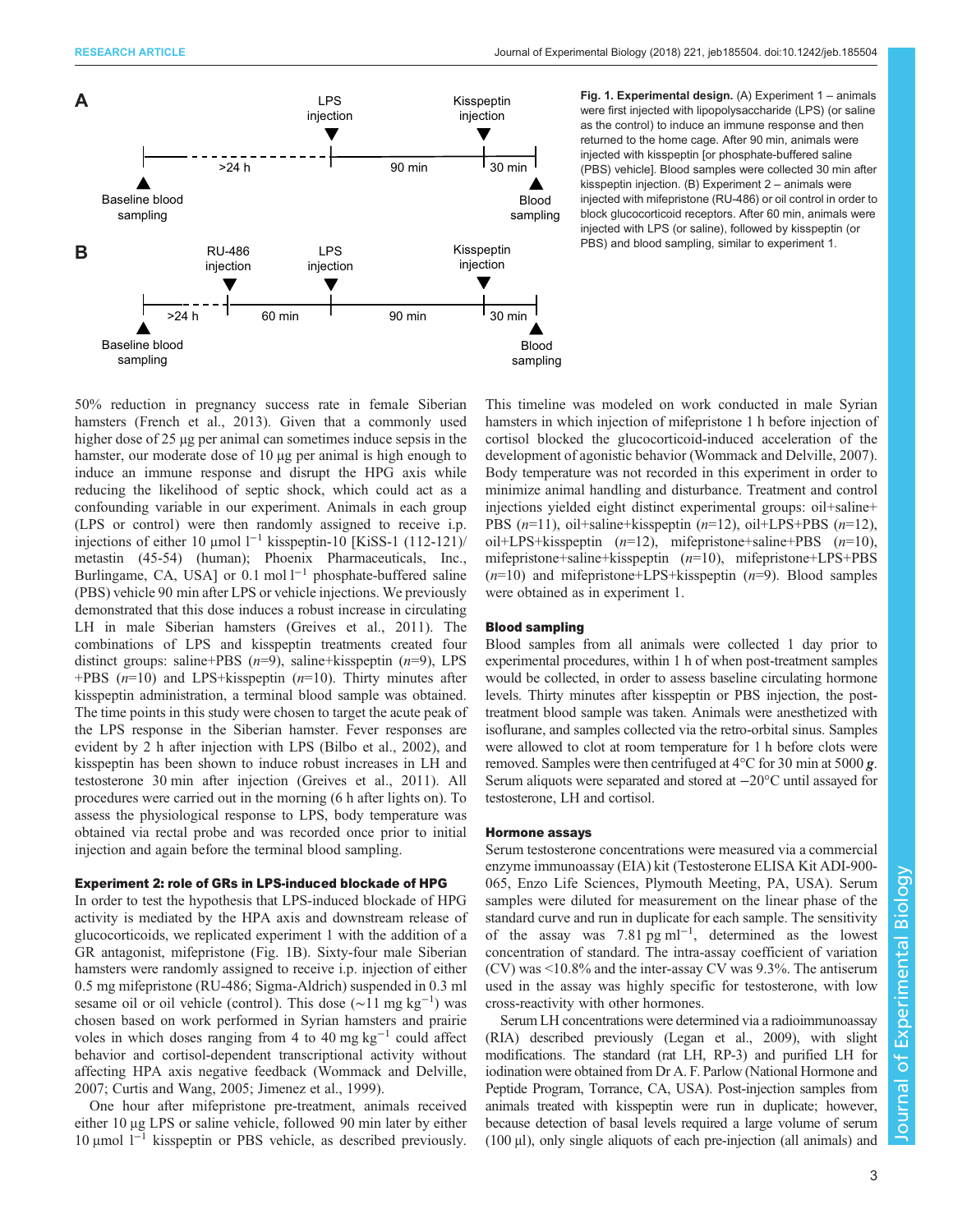post-injection (PBS-treated animals) samples were diluted in 0.05 mol l−<sup>1</sup> PBS containing 0.1% gelatin (gel-PBS). The primary antibody was CSU 120 (provided by Dr Terry Nett, Colorado State University, Fort Collins, CO, USA) diluted 1:10,000 in 1:100 normal rabbit serum (Millipore, St Charles, MO, USA). The tubes were incubated for 24 h at 22°C after addition of 100 µl primary antibody, again after adding radiolabeled LH (∼30,000 counts min−<sup>1</sup> per 100 µl gel-PBS, iodinated by the iodogen method), and again following the addition of the secondary antibody (anti-rabbit gamma globulin, diluted 1:50 in gel-PBS, Millipore). The LH results reported herein were obtained from four assays for which the mean sensitivity was 0.034 ng ml−<sup>1</sup> , determined as two standard deviations below the maximum binding. Two replicates each of a standard serum pool from female hamsters that inhibited binding on average to 39.6% were analyzed at the beginning, middle and end of each assay for determination of inter- and intra-assay CV. The inter-assay CV was 5.8% and the mean intra-assay CV was 6.1%.

Serum cortisol concentration was measured for experiment 1 via a commercial EIA kit (Cortisol ELISA Kit 900-071, Enzo Life Sciences). Serum samples were diluted 1:40 and run in duplicate for each sample. The sensitivity of the assay was  $6.24$  ng ml<sup>-1</sup>, determined as the lowest concentration of standard. The intraassay CV was 1.56% and the inter-assay CV was 3.44%. The antiserum used in the assay was highly specific for cortisol, with low cross-reactivity with other hormones. Limited serum samples prohibited us from re-analyzing any sample that ran beyond the highest standard  $(400 \text{ ng ml}^{-1})$  of the assay. Therefore, these samples were conservatively assigned a value of 400 ng ml<sup>-1</sup>.

## Statistical analyses

Sample sizes for each group were determined by previous studies with kisspeptin and LPS in this species ([Greives et al., 2011; French](#page-8-0) [et al., 2013\)](#page-8-0). In experiment 1, the effects of peripheral injection of LPS and kisspeptin on circulating testosterone, cortisol and body temperature were analyzed using separate, three-way mixed-model ANOVA with time ( pre- and post-treatment) as the within-subjects factor and LPS and kisspeptin treatment as between-subjects factors. In experiment 2, four-way mixed-model ANOVA were used with time as the within-subjects factor and mifepristone, LPS and kisspeptin as between-subjects factors. In our studies, we found that assumptions for homogeneity of variance were violated, and methods of transforming the data did not resolve this. We then used bootstrapping with 1000 samples to construct 95% confidence intervals (CIs) for the means of each group. This yielded the same conclusions as our ANOVA, lending confidence to our analyses. In addition, several outliers were detected in various groups; however, removal of outliers greater than 2 standard deviations from the mean had no effect on the conceptual conclusions. Therefore, we elected to retain all data points. In all cases, models were considered statistically significant if  $P<0.05$ . Overall significant ANOVA were followed up with appropriate tests  $(ANOVA \t{or} t-test)$  with Bonferroni corrections for family-wise multiple comparisons when appropriate to probe for post hoc differences between treatment groups.

To compare the effectiveness of kisspeptin and LH on inducing testosterone release in saline and LPS groups, linear regressions between the change in serum LH (ΔLH=post-injection−baseline) and the change in serum testosterone  $(ΔT)$  were performed and compared. For this regression analysis, we collapsed data collected from mifepristone- and vehicle-treated individuals because mifepristone had no effects on serum LH or testosterone (see Results). One outlier with a residual greater than 3 standard

deviations was removed from the LPS-treated group. This individual, with  $\Delta L H = 1.16$  and  $\Delta T = 86.11$ , had a large standardized residual of 3.26. To determine whether the slopes of the two models were significantly different, we used the Potthoff test for parallelism ([Potthoff, 1974\)](#page-8-0). Briefly, a binary variable 'LPS' was coded, and an analysis was performed with the variables ΔLH, LPS and LPS×ΔLH as predictors in a regression equation. Slopes are significantly different when the regression coefficient of the interaction term is a significant  $(P<0.05)$  predictor in the model. Differences in body mass between treatment groups in both experiments were investigated using a one-way ANOVA. Data are presented as means±s.e.m. All analyses were performed using IBM SPSS 19 for Windows (SPSS, Inc., Chicago, IL, USA).

#### RESULTS

## Experiment 1: effects of LPS on kisspeptin-induced HPG activation

There were no significant differences in mean body mass between any of the treatment groups before treatment  $(F_{1,34}=0.016, P=0.90;$ data not shown).

#### Body temperature

Saline-treated animals experienced an increase in body temperature over the course of the experiment ([Fig. 2](#page-4-0)A), with a mean increase of  $0.6\pm0.2$ °C from pre- to post-treatment (95% CI, 0.3–0.9), whereas LPS-treated animals showed no significant difference from baseline (significant time×LPS interaction:  $F_{1,34}$ =5.51, P=0.025). Kisspeptin had no significant effect on body temperature (no significant threeway time×LPS×kisspeptin interaction:  $F_{1,34}$ =3.52, P=0.069; no significant time×kisspeptin interaction:  $F_{1,34}$ =3.93, P=0.056).

#### **Cortisol**

There was a main effect of time in serum cortisol concentrations, which increased post-treatment when collapsed across all groups (significant main effect of time:  $F_{1,30}$ =9.03, P=0.005). Post-treatment cortisol values were 97.2±32.4 ng ml−<sup>1</sup> (95% CI, 31.1–163.3) greater than pre-treatment values. There were no significant differences in cortisol across groups (no significant three-way or two-way interactions:  $P > 0.05$ ) ([Fig. 2B](#page-4-0)); however, our analysis was restricted by limited quantities of serum. Saline-treated groups experienced a mean increase of 85.3±50.8 ng ml−<sup>1</sup> over baseline, and LPS-treated groups showed an increase of 110.6±43.7 ng ml<sup>-1</sup> over baseline.

#### LH

Kisspeptin significantly increased serum LH (significant time× kisspeptin interaction:  $F_{1,34}$ =46.97, P<0.001), with a mean difference of 1.9±0.2 ng ml−<sup>1</sup> (95% CI, 1.4–2.4) between kisspeptin- and PBS-treated animals ([Fig. 2C](#page-4-0)). However, this was not affected by LPS treatment (no three-way interaction:  $F_{1,34}$ =0.012, P=0.91; no time×LPS interaction:  $P=0.46$ ).

## **Testosterone**

There were no significant differences between groups at the preinjection time point. Only the saline+kisspeptin group showed an increase in testosterone, of 35.6±5.3 ng ml<sup>-1</sup> ( $\overline{P}$ <0.001). LPS treatment significantly attenuated this response to kisspeptin (significant three-way time×LPS×kisspeptin interaction:  $F_{1,34}$ =6.42,  $P=0.016$ ; thus, at the post-injection time point, mean testosterone was lower in LPS-treated animals after kisspeptin injection (18.7± 3.5 ng ml−<sup>1</sup> ) than in saline-treated animals after kisspeptin injection (45.2±8.5 ng ml<sup>-1</sup>), a mean difference of  $-26.6$  ng ml<sup>-1</sup> (95% CI, −39.3 to −13.8, P<0.001) [\(Fig. 2](#page-4-0)D).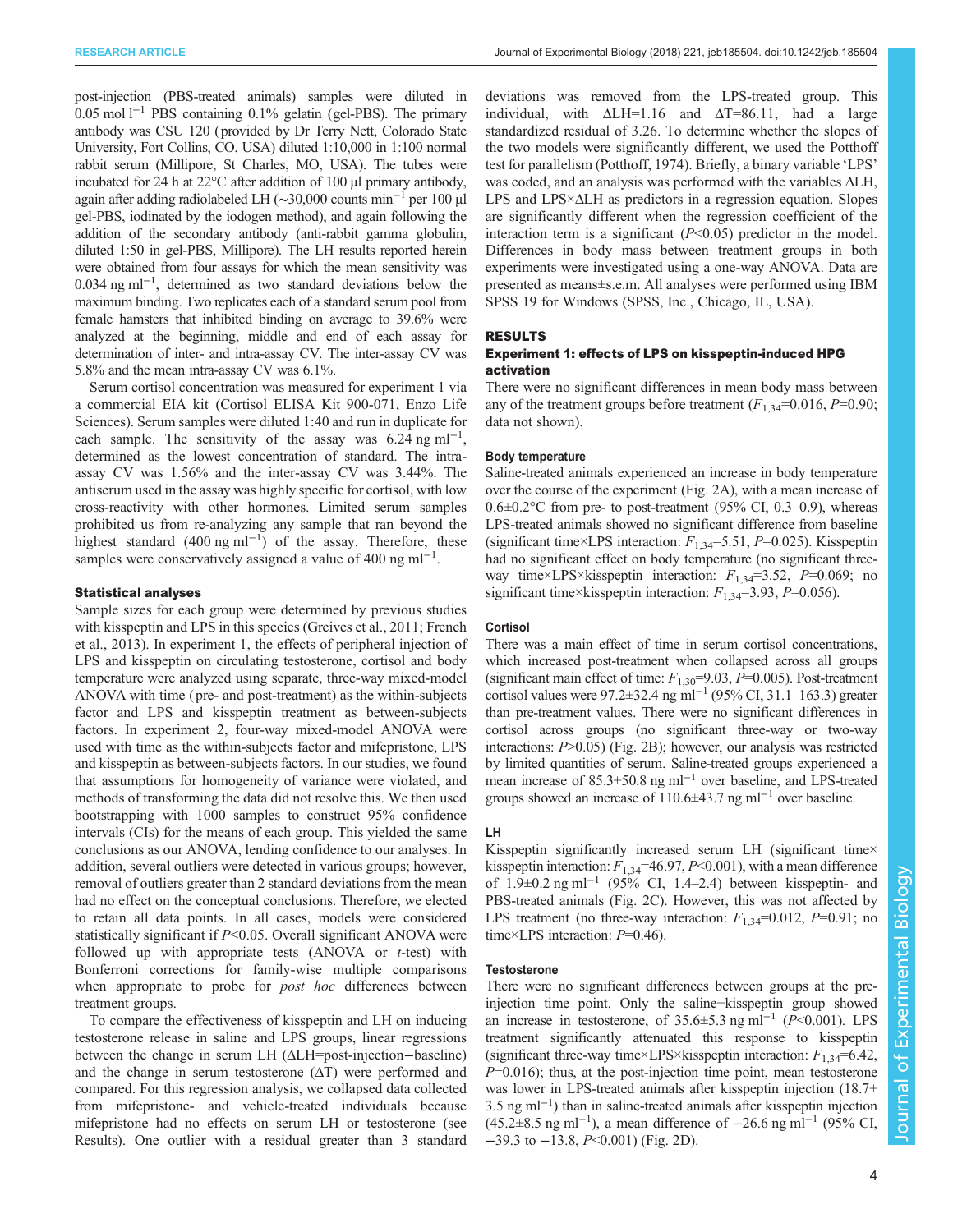<span id="page-4-0"></span>

Fig. 2. Acute LPS blocks the kisspeptin-induced increase in testosterone but not luteinizing hormone (LH). (A) Effects of LPS and kisspeptin (Kiss) injection on body temperature. LPS-treated animals did not experience significant rises in body temperature after injection. (B) All groups experienced increases in serum cortisol throughout the experiment. (C) Animals injected with kisspeptin experienced increases in serum LH, regardless of LPS treatment. (D) However, LPS blocked the kisspeptin-induced increase in testosterone. These results were replicated in experiment 2. Boxes denote the boundaries of the second and third quartiles with Tukey whiskers. Asterisks denote significant differences between pre- and post-injection time points. Significance was set at P<0.05 (\*P<0.01, \*\*\*P<0.001). Plus signs indicate the group mean, while circles and squares represent individual values falling outside 1.5 times the interquartile range of the distribution of the pre- or post-injection time points. Letters denote differences between groups at the post-injection time point. Saline+PBS, n=9; LPS+PBS, n=10; saline+kisspeptin, n=9; LPS+kisspeptin, n=10. Group sizes for the cortisol graph in B (because of missing values): saline+PBS, n=8; LPS+PBS, n=9; saline +kisspeptin, n=7; LPS+kisspeptin, n=10.

# Experiment 2: effects of mifepristone on blockade of kisspeptin-induced HPG activation

There were no significant differences in body mass between any of the groups before treatment  $(F_{1,78}=0.22, P>0.05,$  data not shown).

## LH

Mifepristone had no effect on serum LH (no statistically significant time×mifepristone×LPS×kisspeptin interaction:  $F_{1.78}$ =2.19, P=0.14; no three- or two-way interactions with mifepristone; and no main effect of mifepristone, P>0.05; [Fig. 3](#page-5-0)A). Similar to our first experiment, kisspeptin robustly increased serum LH regardless of LPS treatment (significant time×kisspeptin interaction:  $F_{1.78}$ =144.90, P<0.001). Kisspeptin-treated animals experienced significant increases in LH over baseline values  $(P<0.001)$  and exhibited a mean increase of 2.0±0.2 ng ml<sup>-1</sup> (95% CI: 1.7–2.3 ng ml<sup>-1</sup>) over PBS-treated controls  $(P<0.001)$ . There was a statistically significant time×LPS×kisspeptin interaction ( $F_{1,78}$ =4.45, P=0.038); however, after statistical correction for multiple comparisons, the LPS× kisspeptin interaction did not hold at the separate pre- and

post-injection time points  $(F_{1,78}=0.98, P=0.33, F_{1,78}=2.75, P=0.10,$ respectively), suggesting that LPS did not significantly modify the LH response to kisspeptin.

## **Testosterone**

In this experiment, it is worth noting that while no other single outlier affected our statistics in any parameter, one animal's testosterone value in the oil+LPS+kisspeptin group dramatically affected the statistical analysis. This value was 2.64 standard deviations from the mean for that group and was 3.24 interquartile ranges above the 3rd quartile. However, because this value lies within the range of expected post-kisspeptin testosterone levels and because analyses both with and without this animal yielded similar conceptual conclusions, we have elected to retain this individual in the analysis.

Mifepristone had no effect on testosterone levels (no time× mifepristone×LPS×kisspeptin interaction:  $F_{1,70}$ =0.086, P=0.77; no three- or two-way interactions, and no main effect of mifepristone, P>0.05; [Fig. 3](#page-5-0)B). When collapsed across mifepristone treatment, both kisspeptin and LPS significantly affected testosterone levels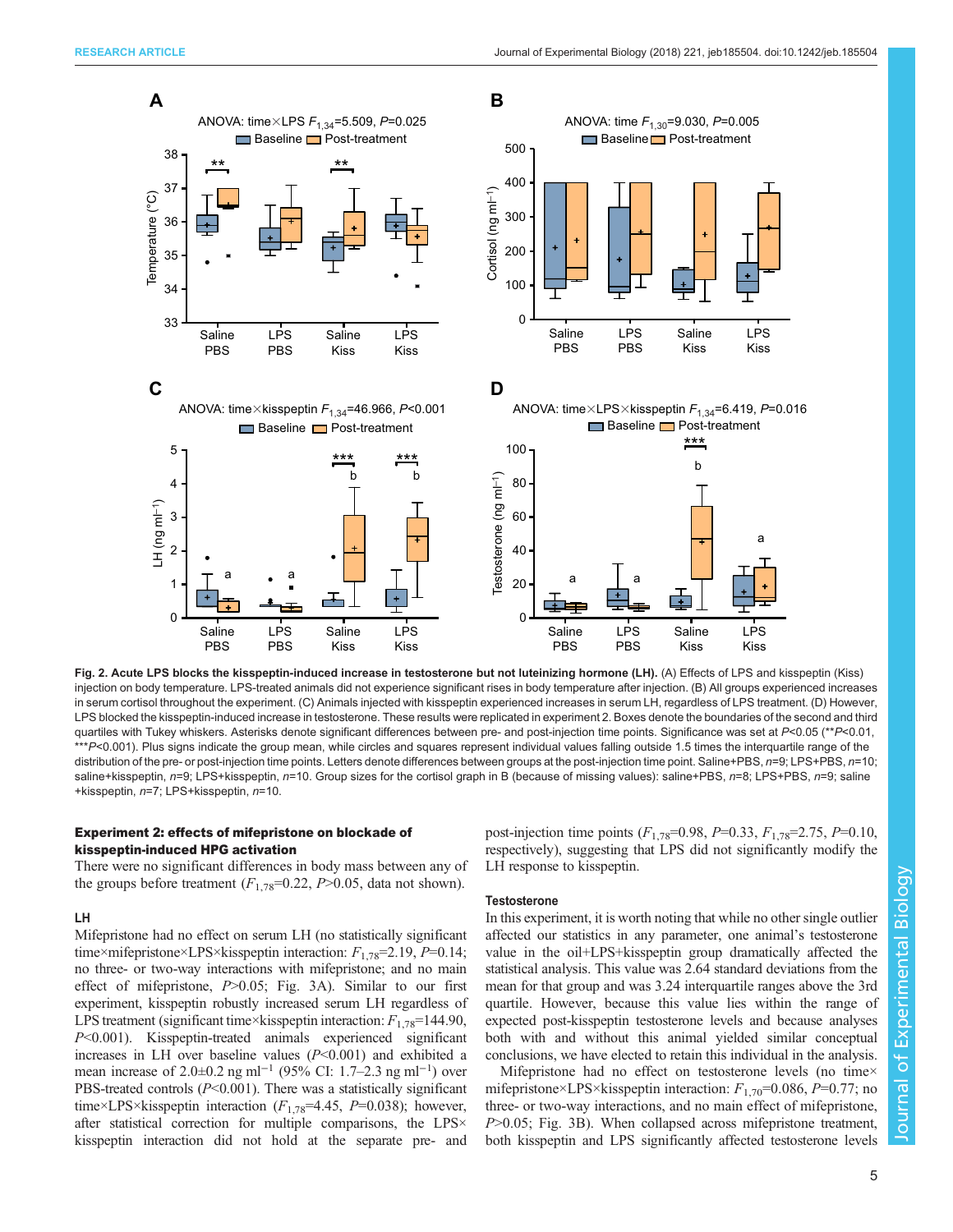<span id="page-5-0"></span>



Fig. 3. Blocking the actions of glucocorticoids does not ameliorate the effects of LPS on testosterone. (A) Animals pre-treated with mifepristone (RU-486) showed increases in serum LH after kisspeptin injection, regardless of LPS treatment. (B) Despite pre-treatment with mifepristone, LPS significantly attenuated the gonadal response to kisspeptin, similar to experiment 1. Boxes denote the boundaries of the second and third quartiles with Tukey whiskers. Asterisks denote significant differences between pre- and post-injection time points. Significance was set at P<0.05 (\*\*\*P<0.001). Plus signs indicate the group mean, while circles and squares represent individual values falling within 1.5 times the interquartile range of the distribution of the pre- or post-injection time points. Letters denote differences between groups at the post-injection time point. For LH graph, oil+saline+PBS, n=11; oil+LPS+PBS, n=12; oil+ saline+kisspeptin, n=12; oil+LPS+kisspeptin, n=12; mifepristone+saline+PBS, n=10; mifepristone+LPS+PBS, n=10; mifepristone+saline+kisspeptin, n=10; mifepristone+LPS+kisspeptin, n=9. Group sizes for testosterone graph in B (because of missing values):  $n=10$  for all groups except oil+saline+PBS,  $n=8$ ; oil+saline+kisspeptin, n=11; mifepristone+LPS+kisspeptin, n=9.

(significant time×kisspeptin interaction:  $F_{1,70}$ =50.57, P<0.001; significant time×LPS interaction  $F_{1,70}$ =7.94, P=0.006). Thus, at the post-injection time point, kisspeptin-treated animals had significantly



Fig. 4. The testes are less sensitive to LH after acute LPS treatment. From our second experiment, we collapsed data across mifepristone and kisspeptin treatments and plotted the change in testosterone as a function of the change in LH. This revealed that, while the testes show a large surge in testosterone with increasing LH in saline-treated control animals (A), this response is dramatically decreased in LPS-treated animals (B). The slopes (b) of these two regressions were significantly different from each other (P<0.001), further demonstrating that acute endotoxin can dampen the testicular response to LH and kisspeptin. Saline, n=39; LPS, n=38.

higher serum testosterone (39.8±2.8 ng ml−<sup>1</sup> ) than PBS-treated controls  $(11.5\pm2.9 \text{ ng ml}^{-1}; P<0.001)$ . However, LPS-treated animals had lower post-treatment testosterone  $(20.1 \pm 2.9 \text{ ng ml}^{-1})$ than saline-treated animals (31.2±2.9 ng ml−<sup>1</sup> ), a mean difference of  $-11.2\pm4.0$  ng ml<sup>-1</sup> (95% CI, -19.2 to -3.1; P=0.007).

#### Relationship between LH and testosterone changes

We used the large sample sizes in our second experiment to investigate the relationship between changes in LH to changes in testosterone by performing linear regressions in saline- and LPS-treated animals. As expected, there were positive, linear relationships between ΔLH and  $\Delta T$  in both groups (Pearson's  $r=0.78$ ,  $P<0.001$  and  $r=0.73$ ,  $P<0.001$ , respectively). However, the slopes of these relationships were markedly different in LPS- versus saline-treated groups.

In saline-treated animals, ΔLH accounted for 61.5% of the variation in  $\Delta T$  with an adjusted  $R^2$ =60.4%.  $\Delta L$ H significantly predicted  $\Delta T$  ( $F_{1,37}$ =59.05, P<0.001). The slope of the model was 18.98 (P<0.001; 95% CI, 13.98–23.99). In LPS-treated animals, ΔLH accounted for 53.3% of variation in ΔT with an adjusted  $R^2$ =52.0%. The model was statistically significant ( $F_{1,36}$ =41.15,  $P<0.001$ ), and the slope of the model was 7.14 ( $P<0.001$ ; 95% CI, 4.88–9.39). The slope of the saline group model was significantly greater than that of the LPS group model with a statistically significant difference of 11.85 ( $t=-4.66$ ,  $P<0.001$ ), indicating LH in saline-treated animals induced significantly more testosterone release than LH in LPS-treated animals (Fig. 4). This further reinforces our finding that the gonads of LPS-treated animals are less sensitive to stimulating peptides.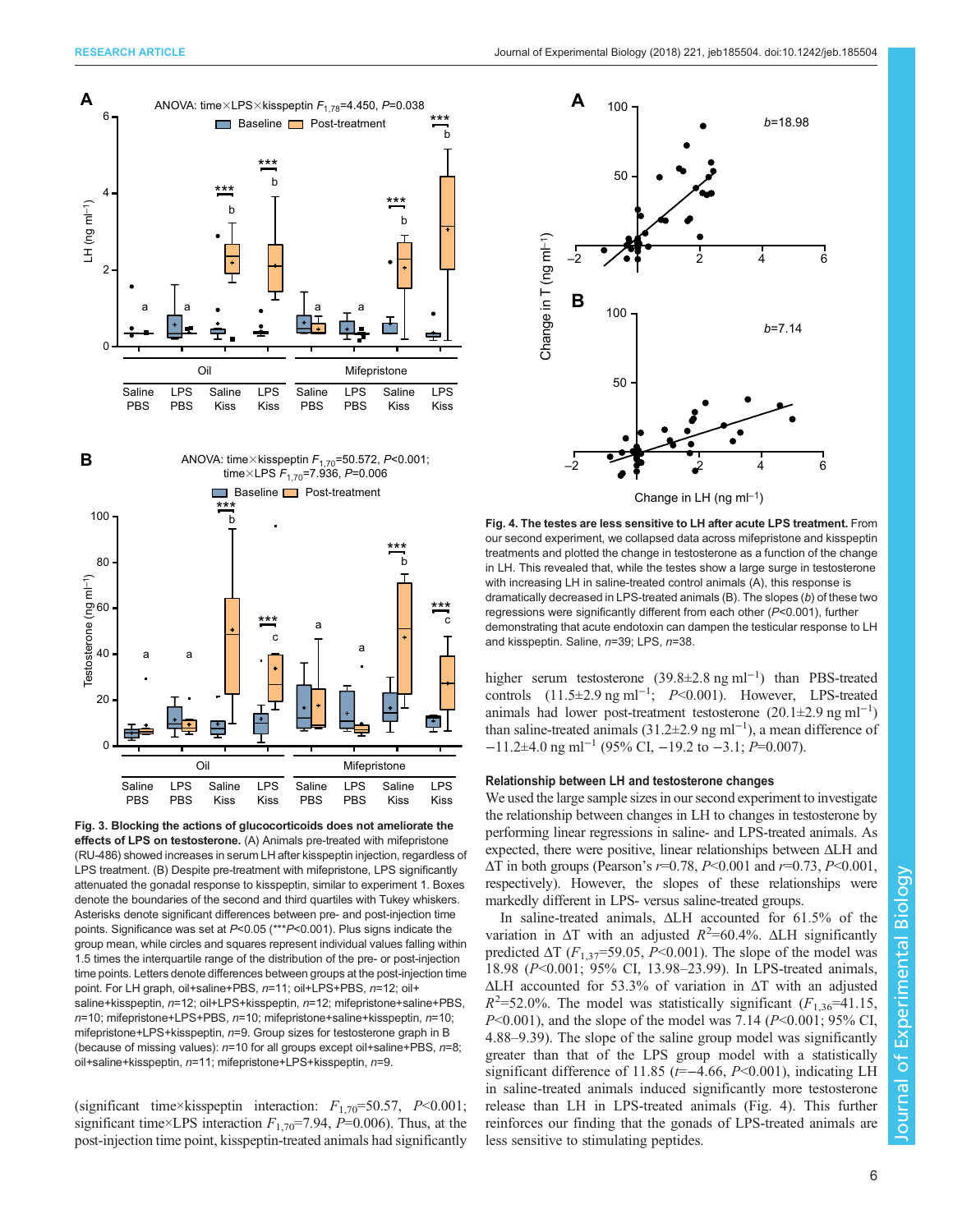#### **DISCUSSION**

In our first experiment, we analyzed the effects of acute LPS administration on the HPG axis response to kisspeptin. To do this, we determined serum LH and testosterone concentrations in response to kisspeptin injection after a single inoculation with LPS. Within 30 min, kisspeptin elicited a strong surge in LH, regardless of LPS treatment. However, LPS-treated animals showed no gonadal testosterone response to kisspeptin. Thus, during the first 2 h following LPS exposure, the pituitary remained sensitive to kisspeptin; however, LH did not induce significant testosterone release. These results suggest that the gonads were rendered insensitive to stimulatory hormones during the LPS challenge.

To understand the potential mechanisms behind this response, we analyzed body temperature and serum glucocorticoids before and after treatment to gauge the immune and HPA responses to LPS. For body temperature, our results indicated that saline-treated controls experienced increases in body temperature after treatment, while LPS-treated animals did not differ pre- to post-treatment. Increases in body temperature may have been due to the stress of repeated handling and injection or to daily variation in body temperature. During the typical response to LPS, the Siberian hamster demonstrates fever followed by a period of hypothermia ([Bilbo](#page-8-0) [et al., 2002; Carlton and Demas, 2017](#page-8-0)). Thus, while we were surprised to see no changes in temperature, our results may indicate that LPS initiated a hypothermic response that negated the rise in temperature seen in controls. This does not, however, eliminate the possibility that an increase in temperature occurred prior to a hypothermic response. In addition, rectal temperature may not be tightly correlated with intratesticular temperature. Increased intratesticular temperature may cause morphological damage to Leydig cells and thus affect testosterone production [\(Aktas and](#page-7-0) [Kanter, 2009\)](#page-7-0). Nonetheless, our LPS-treated animals did not exhibit increased rectal temperature, arguing against the possibility of body temperature effects on testicular function.

We also measured serum cortisol levels in our animals to gauge activation of the HPA axis. The results indicated that there was generally an increase in cortisol over the time of the experiment. While it is not surprising to see an increase in cortisol after multiple handlings and injections, there were no statistically significant differences between groups. Our measurements, however, were limited by the quantity of serum obtained and hence our inability to re-analyze samples that ran beyond the limits of the assay. Thus, while these results may suggest that cortisol does not specifically contribute to the effect, we cannot eliminate the possibility of differential HPA responses after LPS treatment. Indeed, LPS injections have been found to increase circulating glucocorticoids in male rats ([Soto et al., 1998\)](#page-8-0). Various stressors lead to increased circulating glucocorticoids with a concomitant decrease in testosterone [\(Whirledge and Cidlowski, 2010\)](#page-8-0), and patients with Cushing's syndrome present with low circulating testosterone despite little change in LH ([Smals et al., 1977\)](#page-8-0). Furthermore, testosterone-producing Leydig cells express GRs, and glucocorticoids have been shown to decrease Leydig cell testosterone production within 30 min via rapid inhibition of cAMP production ([Dong et al., 2004\)](#page-8-0). Therefore, we chose to examine whether glucocorticoids mediate these rapid effects on the testes. In the second experiment, we administered mifepristone to animals to block GRs to test the hypothesis that this would ameliorate the effects of LPS and rescue sensitivity of the gonads to LH and kisspeptin.

Consistent with the first experiment, LPS had no effect on LH concentrations in this second experiment; LH levels were elevated by kisspeptin whether or not LPS was administered. Mifepristone also had no effect on LH concentrations. There was a trend of LPS to increase serum LH in kisspeptin-treated animals; however, this was not statistically significant after a correction for multiple comparisons. Thus, we showed again that the pituitary remains sensitive to kisspeptin over the course of acute LPS exposure.

Mifepristone, however, had no effect on serum testosterone. When data were collapsed across mifepristone treatment, we found that while kisspeptin increased testosterone in both saline- and LPS-treated animals, testosterone was significantly lower after LPS administration. Thus, LPS injection attenuated, rather than eliminated, testosterone release after kisspeptin injection. This replicates our original finding. Furthermore, we found that when the change in serum testosterone was examined as a function of the change in LH, animals injected with LPS showed much lower increases in testosterone per unit of LH increase, demonstrating again that the testes are less sensitive to stimulating peptides during an acute immune response. Finally, because mifepristone did not ameliorate the effect of LPS on the gonads, glucocorticoids likely do not play an important role in mediating the effects of acute inflammation on the testes. These negative results should be taken with caution, as few studies have utilized mifepristone in the Siberian hamster. Mifepristone dosage effects, general efficacy and impact upon HPA negative feedback are less understood in this species. Despite these caveats, our results align with other studies showing that glucocorticoids may not mediate suppression of testosterone production due to immobilization stress or IL-1β injection ([Dong et al., 2004; Turnbull and Rivier, 1997\)](#page-8-0).

Our results show that within 2 h of injection, the acute administration of LPS in the Siberian hamster can render the testes less sensitive to LH and kisspeptin, while the pituitary remains responsive. This suggests that peripheral mechanisms acting directly on the testes, rather than changes in LH levels, are responsible for the immediate inhibition of testosterone secretion in this species. In contrast, previous studies have investigated central mechanisms of HPG suppression. For example, LPS injections over several days were found to decrease the amount of kisspeptin produced within the hypothalamus [\(Castellano et al., 2010\)](#page-8-0). However, our results indicate that LPS does not affect LH levels at 2 h post-injection in Siberian hamsters, suggesting that pituitary function remains unaffected in the time immediately after an inflammatory response. Thus, while downregulation of kisspeptin may mediate the long-term effects of LPS on the HPG axis, other more acute mechanisms may act upon the gonads to suppress testosterone release immediately following inflammation.

Work in other species has also shown that LH is decreased by 2 h after acute endotoxin administration. For example, i.c.v. administration of LPS led to decreased serum LH within 60 min of injection in gonadectomized male rats [\(Ebisui et al., 1992](#page-8-0)). In addition, a study in ovariectomized female rats demonstrated that LH is decreased by 2 h after peripheral LPS administration and that simultaneous kisspeptin injections rescued serum LH ([Iwasa et al.,](#page-8-0) [2008\)](#page-8-0). Such differences in the effects on LH may arise from differences in factors such as routes of LPS administration, sex, species and gonadectomy. The timing and strength of the LPS effect may also contribute to our findings. For example, testing our animals at an hour closer to natural foraging times in this crepuscular species could reveal stronger hypothalamic inhibition. In addition, disparate effects on LPS-induced neuroinflammation have been found in studies that utilize low versus high LPS doses and different sampling time points after LPS administration ([Lopes,](#page-8-0) [2016\)](#page-8-0). Here, we chose a moderate LPS dose for this species that still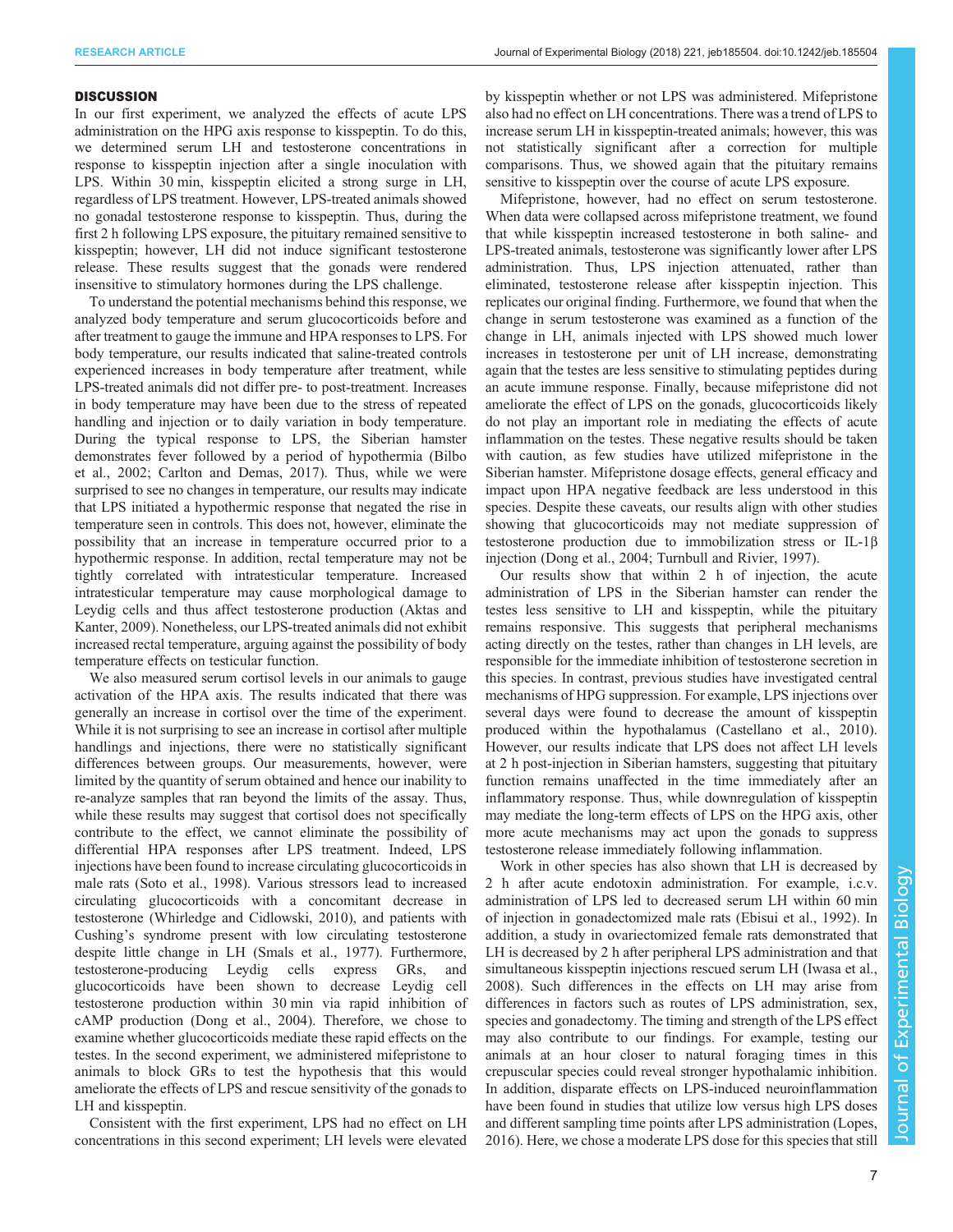<span id="page-7-0"></span>yields HPG disruption; higher doses could conceivably initiate hypothalamic suppression earlier. In addition, several other studies have shown that kisspeptin expression, GnRH release and LH release can be decreased with long-term LPS exposure [\(Castellano](#page-8-0) [et al., 2010; Rivier and Vale, 1990; He et al., 2003](#page-8-0)). Sampling from our animals at later time points, then, may have eventually yielded decreases in LH. These considerations, however, make our results all the more interesting, as we saw a blunting of the testosterone response with a moderate LPS dose prior to any blunting of the LH response. In our study, we focused on the acute phase of the immune response, and we tested the effects of peripherally administered LPS in gonadally intact males of a species that is exquisitely sensitive to environmental conditions. Our dosage and our timing revealed a mechanism of gonadal suppression that may be understudied in this and other species, in which LPS blocks the effects of stimulatory hormones on the gonads, suggesting a dichotomy between pituitary and gonadal responses to an immune challenge.

These results align with other studies that suggest a mechanism of direct inhibition on the testes. For example, i.c.v. and i.v. injection of IL-1β inhibits testosterone release induced by human chorionic gonadotropin (hCG) in rats ([Turnbull and Rivier, 1995](#page-8-0)). Although LH was decreased in this model, hCG should act directly on the gonads to induce steroid release, and experimentally decreasing LH by inhibiting GnRH via azaline neither mimicked nor compounded the blunting effect, suggesting that decreased testis sensitivity is independent of LH changes [\(Turnbull and Rivier, 1997\)](#page-8-0). Our data provide direct evidence for this by demonstrating that LPS-induced testosterone suppression occurs despite a kisspeptin-induced increase in LH in the Siberian hamster.

Thus far, however, the specific mechanisms mediating the acute effects of LPS on reproduction in hamsters remain unclear. Our results indicate that blockade of glucocorticoids could not rescue testosterone release, suggesting that activation of the HPA axis is not the mechanism of immune-induced testosterone suppression. While expression of GRs in the testis suggests that the gonads are capable of responding to stress-related cues independently of the hypothalamus and pituitary, our results align with research in rats showing that adrenalectomy could not ameliorate suppression of testosterone by IL-1β, and that intratesticular mifepristone only partly rescues testosterone production in mice subjected to immobilization stress [\(Turnbull and Rivier, 1997; Dong et al.,](#page-8-0) [2004](#page-8-0)). This suggests that other, direct actions may mediate acute suppression of the testes. For example, pro-inflammatory cytokines are produced peripherally and centrally during an immune challenge and play key roles in suppression of the HPG axis ([Rivier and Vale,](#page-8-0) [1990](#page-8-0); [Watanobe and Hayakawa, 2003](#page-8-0)). At the level of the gonad, IL-1 may inhibit Leydig cell steroidogenesis via decreasing expression of the testosterone biosynthesis enzyme P450 scc ([Lin](#page-8-0) [et al., 1998](#page-8-0)). Alternatively, evidence from retrograde tracing studies in rats suggests that a direct neural brain–testicular circuit can modulate Leydig cell steroidogenic activity independently of pituitary secretagogues and that this pathway modulates the suppression of testosterone by i.c.v. IL-1β ([Lee et al., 2002](#page-8-0)).

Another potential mechanism may lie in the local expression of inhibitory neuropeptides, such as RF-amide related peptide 3 (RFRP3, the mammalian ortholog of avian gonadotropin-inhibitory hormone, GnIH). This hormone was first characterized as a hypothalamic peptide that suppresses GnRH production and release [\(Tsutsui et al., 2000; Ubuka et al., 2012](#page-8-0); [Ducret et al.,](#page-8-0) [2009](#page-8-0)), but its expression has recently been reported in other tissues, including the testes of birds and hamsters (Bentley et al., 2008; [McGuire and Bentley, 2010; Zhao et al., 2010](#page-8-0)). In the zebra finch,

restraint stress has been shown to increase testicular expression of GnIH ([Ernst et al., 2016\)](#page-8-0), and ovarian expression of RFRP3 increases with age and reproductive decline in female rats [\(Geraghty](#page-8-0) [et al., 2016\)](#page-8-0). In addition, testicular RFRP3 has been suggested to decrease acute testosterone production via inhibition of steroidogenic enzymes (Anjum et al., 2014). Thus, although the relationship between an immune challenge and testicular RFRP3 expression remains unclear, this peptide could serve as a mechanism of inhibitory cue-induced suppression of the gonads [\(Bentley et al.,](#page-8-0) [2017\)](#page-8-0). Which of these mechanisms regulates LPS-induced suppression of the testes in Siberian hamsters remains to be determined, and these possibilities offer interesting future directions for this work.

The results of the current study demonstrate a remarkably rapid suppression of the gonads in males in response to endotoxin challenge, consistent with the idea that decreased sexual and reproductive neuroendocrine activity are components of sickness behavior [\(Johnson, 2002\)](#page-8-0). Physiologically, this would represent a means of shunting energy away from reproduction in favor of immune function, thus conserving energy and concentrating resources on recovery from illness. This study, then, is a direct observation of immediate trade-offs between the immune and reproductive systems in seasonally breeding Siberian hamsters. Overall, the results of this study show the dramatic effects of an acute immune reaction on the HPG axis, and the suppression of testosterone release seen in this study may represent a physiological mechanism for the reallocation of energy from reproduction to immune function. This study contributes to the elucidation of the specific mechanisms at play and adds to the growing body of research on the neuroendocrine control of reproduction and its relation to immune function.

#### Acknowledgements

We would like to thank Elizabeth Lithio for assistance with animal work and the members of the Demas lab for helpful feedback.

#### Competing interests

The authors declare no competing or financial interests.

#### Author contributions

Conceptualization: K.L.L., A.M.B., T.J.G., G.E.D.; Methodology: K.L.L., A.M.B., T.J.G., G.E.D.; Formal analysis: K.L.L., A.M.B.; Investigation: K.L.L., A.M.B., S.J.L., G.E.D.; Resources: S.J.L., G.E.D.; Writing - original draft: K.L.L.; Writing - review & editing: K.L.L., A.M.B., T.J.G., S.J.L., G.E.D.; Visualization: K.L.L.; Supervision: G.E.D.; Project administration: G.E.D.; Funding acquisition: G.E.D.

#### Funding

This work was supported by a Grant-in-Aid from the Society for Integrative Biology and a National Institutes of Health T32 training grant [HD049336-0] (T.J.G.), an Eli Lilly METACyt grant, the Indiana University Faculty Research Support Program, and a National Science Foundation grant [IOB:0543798] (G.E.D). Deposited in PMC for release after 12 months.

#### References

- Aktas, C. and Kanter, M. [\(2009\). A morphological study on Leydig cells of scrotal](http://dx.doi.org/10.1007/s10735-009-9210-9) [hyperthermia applied rats in short-term.](http://dx.doi.org/10.1007/s10735-009-9210-9) J. Mol. Histol. 40, 31-39.
- [Allen, J. A., Diemer, T., Janus, P., Hales, K. H. and Hales, D. B.](http://dx.doi.org/10.1385/ENDO:25:3:265) (2004). Bacterial [endotoxin lipopolysaccharide and reactive oxygen species inhibit Leydig cell](http://dx.doi.org/10.1385/ENDO:25:3:265) [steroidogenesis via perturbation of mitochondria.](http://dx.doi.org/10.1385/ENDO:25:3:265) Endocrine 25, 265-275.
- Anjum, S., Krishna, A. and Tsutsui, K. [\(2014\). Inhibitory roles of the mammalian](http://dx.doi.org/10.1530/JOE-14-0333) [GnIH ortholog RFRP3 in testicular activities in adult mice.](http://dx.doi.org/10.1530/JOE-14-0333) J. Endocrinol. 223, [79-91.](http://dx.doi.org/10.1530/JOE-14-0333)
- Aparicio, S. A. (2005). Kisspeptins and GPR54-[the new biology of the mammalian](http://dx.doi.org/10.1016/j.cmet.2005.04.001) [GnRH axis.](http://dx.doi.org/10.1016/j.cmet.2005.04.001) Cell Metab. 1, 293-296.
- [Bentley, G. E., Ubuka, T., McGuire, N. L., Chowdhury, V. S., Morita, Y., Yano, T.,](http://dx.doi.org/10.1016/j.ygcen.2007.10.003) [Hasunuma, I., Binns, M., Wingfield, J. C. and Tsutsui, K.](http://dx.doi.org/10.1016/j.ygcen.2007.10.003) (2008). [Gonadotropin-inhibitory hormone and its receptor in the avian reproductive](http://dx.doi.org/10.1016/j.ygcen.2007.10.003) system. [Gen. Comp. Endocrinol.](http://dx.doi.org/10.1016/j.ygcen.2007.10.003) 156, 34-43.